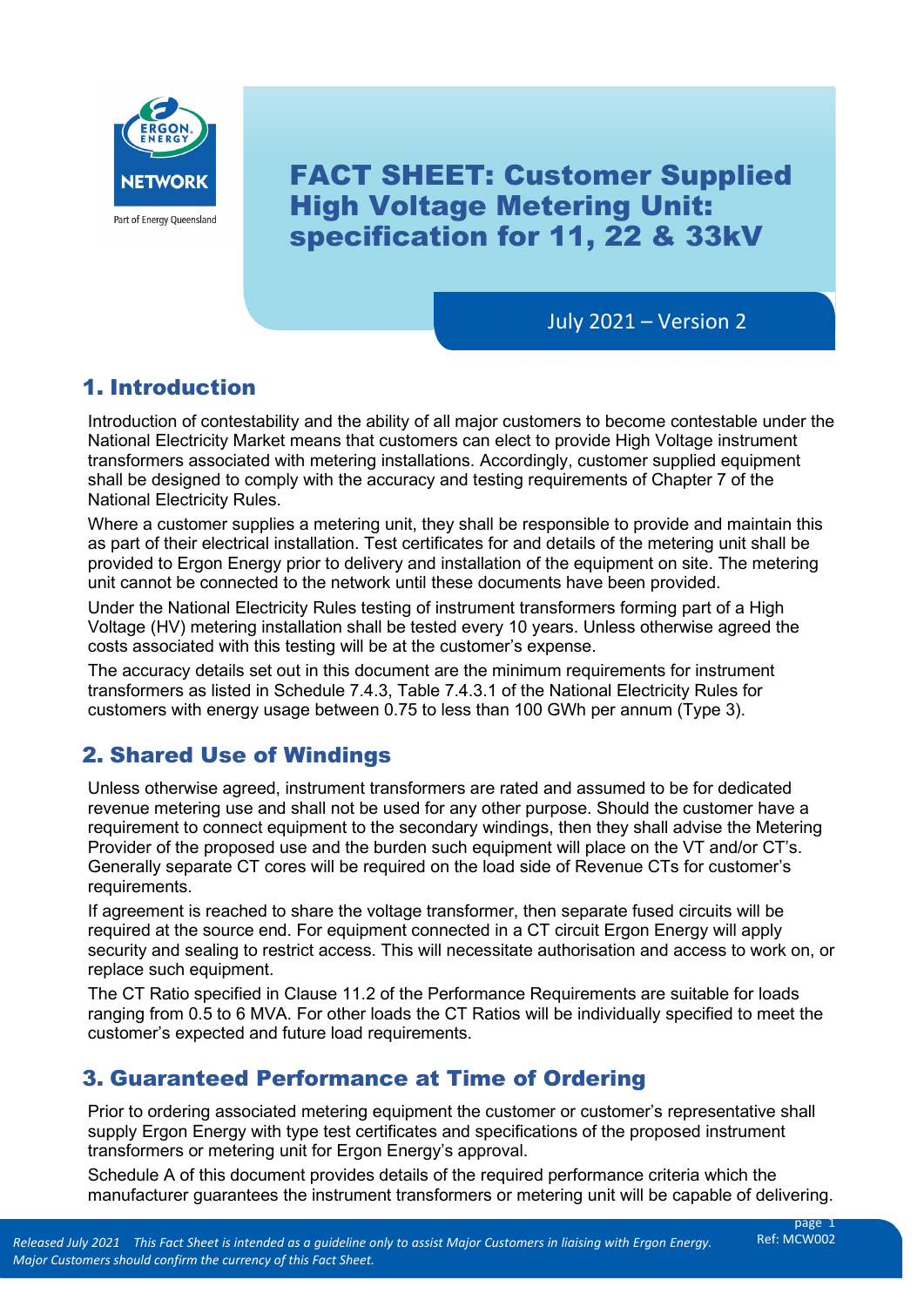## 4. Test Certificates

 Copies of the instrument transformer or metering unit test certificates shall be forwarded to the 'Metering Provider' and Ergon Energy. All test certificates shall be a certified copy for the unit/s supplied together with documentation proving traceability of testing to either a NATA or ILAC certified laboratory.

### 5. Guarantee

The customer is responsible and shall replace or rectify any defect with the VT's or CT's during the lifecycle of the equipment installed for metering use. Replacement equipment shall comply with the requirements and performance requirements set out in this document or future revisions as issued by the Metering Provider or Ergon Energy.

### 6. Switchgear Layout

 Diagram (SLD) for their installation and switchgear. The SLD shall include the number of incoming The customer or customer's representative is responsible for the development of a Single Line and outgoing circuits, VT's, CT's and their position in relation to any switches or bus-ties. Such details will influence the metering design, and enable drawings and meter programming to be finalised prior to installation.

### 7. Meter Panel

It is the Customers responsibility to supply and maintain a suitable meter panel and enclosure.

 For a single meter installation, a meter panel with minimum dimensions of 450 mm to 600mm wide accessible for testing, free from vibration, and protected from mechanical damage. and 600 mm high is normally adequate. The customer may negotiate with the nominated **Metering Provider for the supply and installation of a suitable meter panel and meter enclosure**. Equipment will be surface mounted and back wired. The Meter Enclosure location must be readily

## 8. Wiring from the Metering Unit to the Meter Panel

 sizes are dependent on distance from the instrument transformer or metering unit terminal box to Wiring from both the VT and CT terminal box will run in conduit using 2.5 or 4 mm2 cable. Cable the meter panel and marshalling cubicle. Typically, a 10 core or two x 6 core cable with identifiable colour coding or numbered cores is sufficient.

All taps of multi-tap CTs must be wired to the marshalling cubicle such that an outage is not required to change a CT ratio.

## 9. METER COMMUNICATIONS

 for an external antenna. The Metering Provider should be consulted and may require assistance to Remote communications access to the meter will normally be via a cellular modem where adequate signal strength is available. The Customer may be required to provide mounting facilities mount and install an external phone antenna.

In areas where there is no mobile phone coverage the Customer will be required to arrange and install a fixed line phone connection with suitable phone isolation equipment to allow remote reading of the meter.

## 10. GENERAL DESIGN & CONSTRUCTION

 High Voltage Installations of the Queensland Electricity Connection Manual which can be found on The following sections should be read in conjunction with Section 2.12 Customer Installations -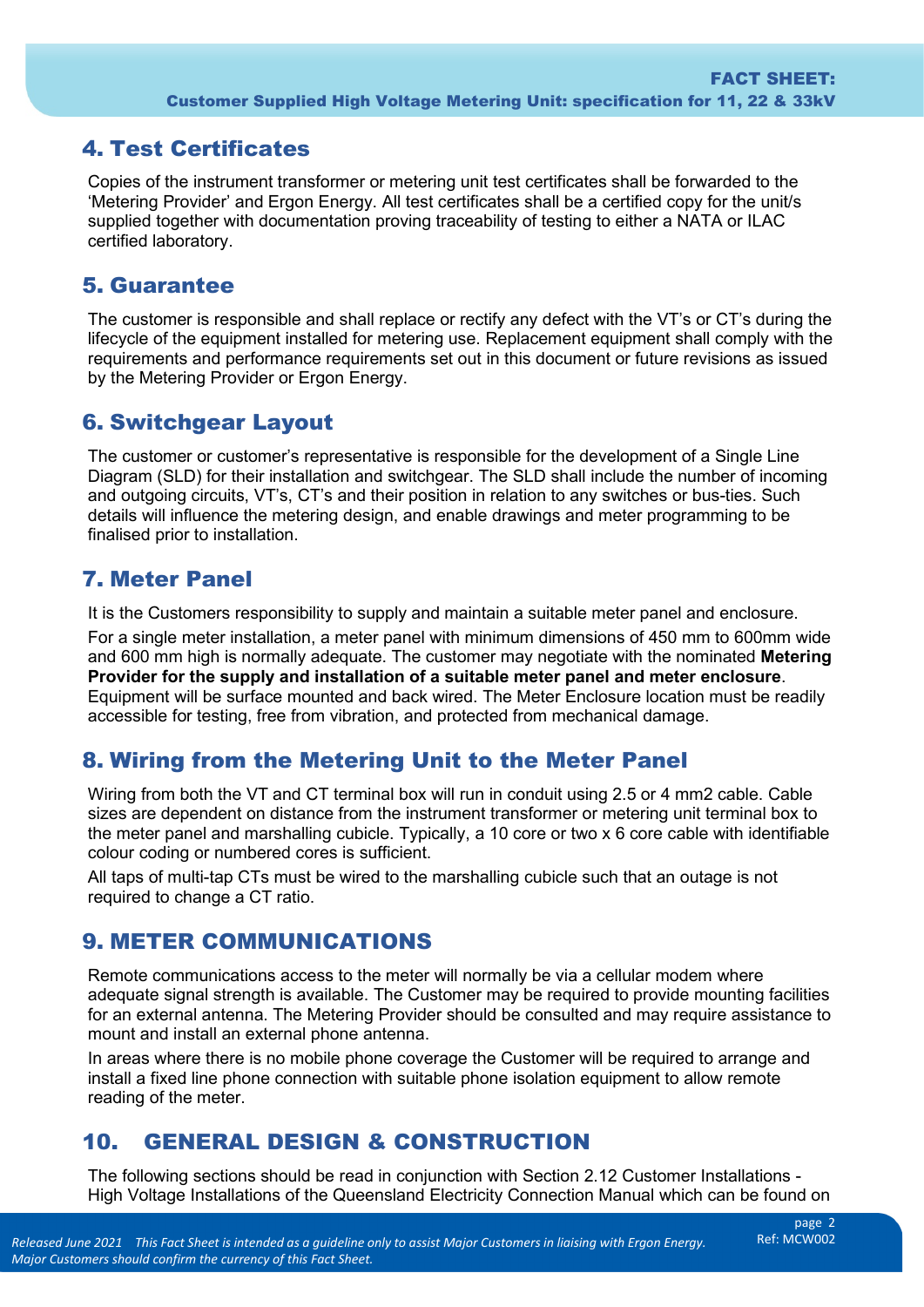the Ergon Energy website.

 Where the Ergon Energy has negotiated a high voltage connection agreement detailing the point of aspects of performance, construction (materials and protective coatings), and suitability to meet supply and advised the customer they are responsible for the provision of the high voltage metering switchgear, the customer or customer's representative is responsible for ensuring the supplied high voltage instrument transformers meet the required specification. This shall include all service conditions and incorporates the requirements of this document for the Metering Unit component of the switchgear.

 Instrument transformers provided for revenue metering purposes shall be installed electrically as close as practical to the point of supply with the primary current transformer terminals connected to requirements shall be by negotiation with the Metering Provider. the line side (P1 side) of the network supply. Additionally, section 11 below forms the acceptable criteria for instrumentation transformers for use of revenue metering, any variation to these

requirements shall be by negotiation with the Metering Provider.<br>Both the voltage and current transformers shall be effectively secured in their housing, so that "Danger High Voltage". normal handling and transportation do not cause any displacement. Where any removable covers allow access to high voltage chambers, they shall have permanent signage affixed to indicate

"Danger High Voltage".<br>Where the metering unit is to be installed in areas subject to corrosive or salty conditions it shall be enclosed in a suitable housing for those conditions, for example enclosed in a stainless steel tank. Furthermore, primary voltage insulators will be rated in accordance with AS1824, where the creepage distance of all insulators shall be appropriate for the primary voltage and severity of pollution determined at the installation site.

## 11. PERFORMANCE REQUIREMENTS

#### 11.1 Voltage Transformers

#### **11.1.1 Single Phase Unit**

Where individual single phase voltage transformers are connected to make a Star/Star arrangement they shall meet the requirements as per AS 60044.2 – 2007.

Single phase Voltage Transformer ratios for connection in Star/star will be either:

- ♦ (11,000 /√3) / (110 /√3) Volt
- ♦ (22,000 /√3) / (110 /√3) Volt
- ♦ (33,000 /√3) / (110 /√3) Volt

Rated output: 25 VA per phase

Accuracy Class: 0.5

Category of Performance:Rated voltage factor 1.2 continuous and 1.5 for 30 seconds.

 designed so that it is within accuracy Class at zero burden and tests shall be conducted to confirm Note: Where the VT's rated burden exceeds 25VA per phase the voltage transformer should be this requirement.

The high voltage star point of the primary side of the voltage transformers shall be earthed at the star point.

The star point for the secondary winding shall be accessible at the same location as the other secondary voltage terminals.

#### **11.1.2 Three Phase Unit**

 requirements of AS1243 – 1982. Although less common, where a three phase voltage transformer is supplied it shall meet the

For a Three phase Voltage Transformer (VT), Star/star ratios of either: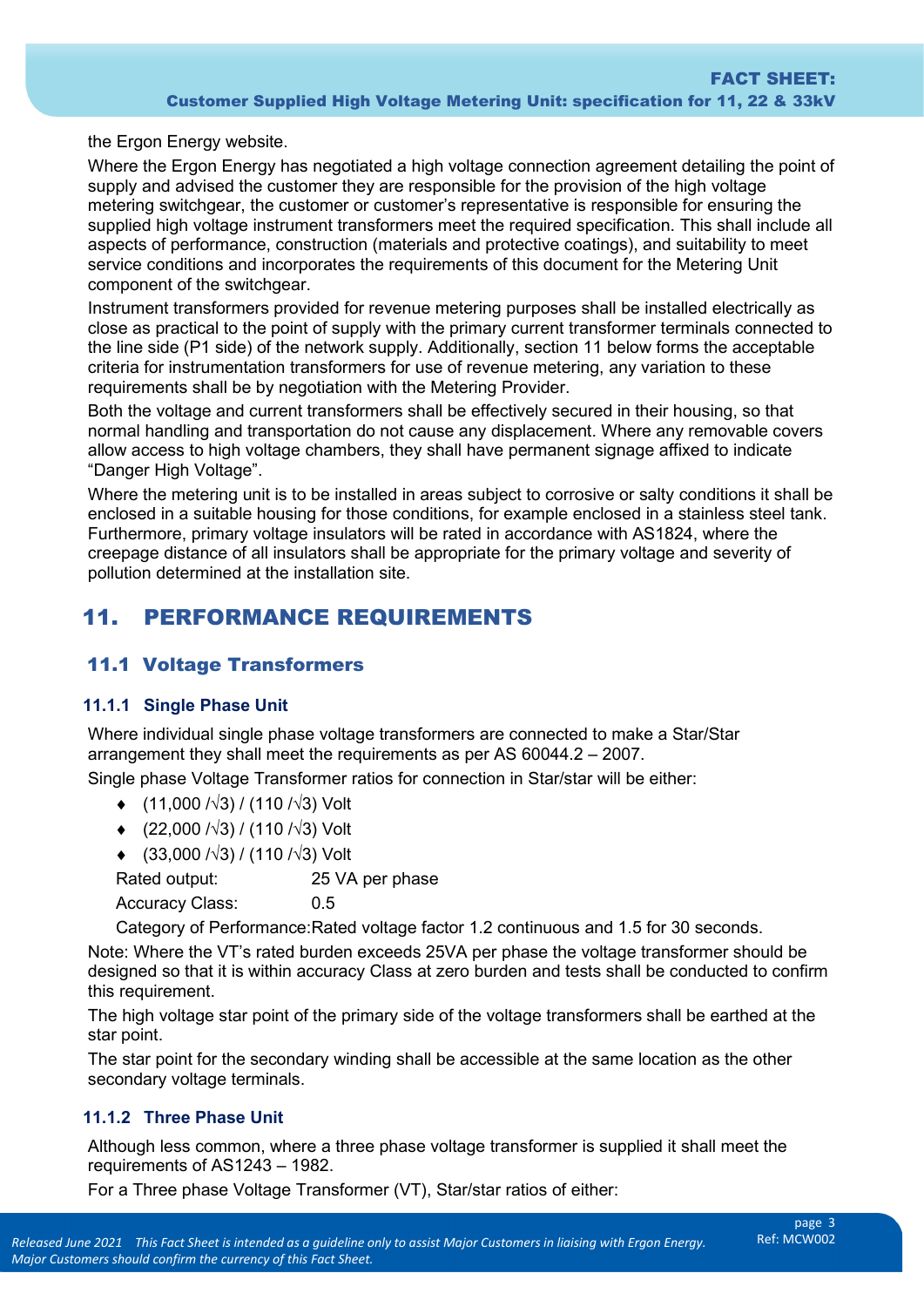- ♦ (11,000 /√3) / (110 /√3) Volt
- ♦ (22,000 /√3) / (110 /√3) Volt
- ♦ (33,000 /√3) / (110 /√3) Volt

Rated output: Accuracy Class: 0.5 Performance: 25 VA per phase Category B Rated voltage factor 1.1 continuous and 1.5 for 30 seconds.

 designed so that it is within accuracy Class at zero burden and tests shall be conducted to confirm Note: Where the VT's rated burden exceeds 25VA per phase the voltage transformer should be this requirement.

The star point for the secondary winding shall be accessible at the same location as the other secondary voltage terminals.

### 11.2 Current Transformers

The current transformers shall meet the requirements of AS 60044.1- 2007. They can be included with the Voltage Transformer as part of a metering unit, or installed in each phase in a high voltage metering chamber.

The following Table provides the preferred ratios and accuracy class for each supply voltage for loads within the specified load range (kVA). Single ratio CTs may also be used where they meet the present and future load of the customer, typically though alternate ratios and specifications must be agreed with the Metering Provider prior to installation.

#### **Table 1 - Required Current Transformer Characteristics**

| Voltage <sup>1</sup><br>(Volts) | CT Ratios<br>(Amps) | Class & Capacity  | Load Range<br>(kVA) |
|---------------------------------|---------------------|-------------------|---------------------|
| 11,000                          | 200 - 100/5         | 0.5 Ext 200% FS10 | $500 - 6000$        |
| 22,000                          | 100 - 50/5          | 0.5 Ext 200% FS10 | $500 - 6000$        |
| 33,000                          | 100 - 50/5          | 0.5 Ext 200% FS10 | 500 - 8000          |

The rated output on any CT shall be a minimum of 5 VA on the lowest tap setting. If the load range is outside the above table then the Metering Provider needs to be consulted for the size of the CT's required. For loads less than 50% of the lowest tap or are intermittent or seasonal in nature (i.e. Wind Generation, Sugar Mills, Cotton Gins etc.) accuracy Class 0.5S CT's are required to be installed.

### 11.3 Standard Specifications

 check that the supplied equipment adheres to the latest revision of the Standards referenced on Except as otherwise detailed herein, the equipment is to comply with all appropriate Australian Standard Specifications and the latest amendments thereof. It is the customer's responsibility to the Australian Standards website.

### 11.4 Service Conditions

The following service conditions shall apply in the absence of any being specified by the customer, or their agent and will depend upon exposure to environmental conditions. The conditions need to be endorsed / agreed on by Ergon Energy before the unit is accepted for installation on the Network.

#### **11.4.1 Environmental Conditions**

For the purpose of the Metering Unit or individual instrument transformer, the following environmental conditions shall apply: (Note: Not all conditions apply if switchgear is for indoor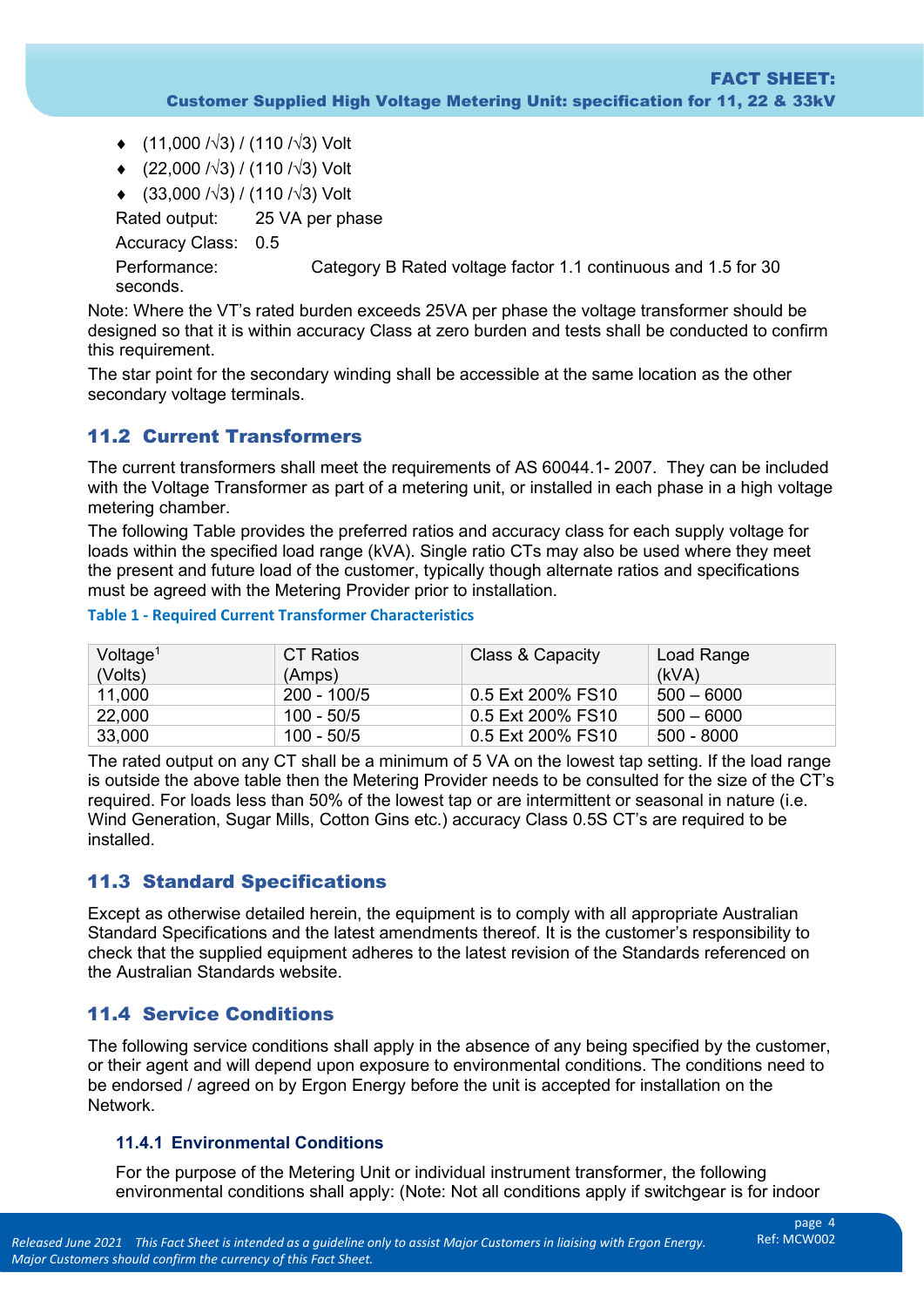| use.)                        |                                                                                                                                       |
|------------------------------|---------------------------------------------------------------------------------------------------------------------------------------|
| <b>Ambient Temperature</b>   | +45oC summer day time.<br>-5oC winter night time.<br>The temperature exposed to direct sunlight of 75°C is<br>accepted.               |
| <b>Solar Radiation Level</b> | 1.1 kW/m2 with high ultraviolet content                                                                                               |
| Precipitation                | Tropical summer storms with gust wind speeds above<br>160km/h, and an annual rainfall in excess of 1500 mm.                           |
| <b>Humidity Relative</b>     | Ranging from negligible to extended periods of humidity in<br>excess of 90% R.H.                                                      |
| Atmospheric Classification   | Typical of all areas defined in AS/NZS 2312, Clause 2.2,<br>namely mild, moderate, tropical, industrial, marine and severe<br>marine. |
| <b>Thunder-day Activity</b>  | The general level of thunder day activity is 25-35 days per<br>year.                                                                  |

 $<sup>1</sup>$  The voltages specified are phase to phase voltage.</sup>

#### **11.4.2 System Conditions**

| Operating system voltages          | 9.9 to 12.1 kV, 19.8 to 24.2 kV & 30.1 to 34.2 kV                                                       |
|------------------------------------|---------------------------------------------------------------------------------------------------------|
| Number of Phases                   | Three Phase                                                                                             |
| Frequency                          | 50 Hz                                                                                                   |
| Insulation level                   | 75kV peak/28kV rms for 11kV Unit 125kV peak/50kV rms for<br>22kV Unit 170kV peak/70kV rms for 33kV Unit |
| 11, 22 or 33 kV earthing<br>system | Normally operated with the neutral solidly earthed.                                                     |
| Nominal System Voltage             | 11, 22 or 33 kV                                                                                         |
| <b>Short Circuit level</b>         | 250 MVA (unless otherwise specified)                                                                    |

### 11.5 Windings and Terminations

 The tails of all instrument transformer secondary windings shall be anchored separately from the box where this is part of a metering unit. windings, so that any stresses applied to the tails does not affect the winding proper. The ends of all available secondary windings shall be brought out into a common sealable waterproof terminal

box where this is part of a metering unit.<br>A common terminal box is preferred but not required where the voltage transformer (i.e. truck type) is located separate from the current transformers. All secondary terminals shall be marked in accordance with the applicable standards.

Should the customer have terminals which need to be accessible in the same terminal box as the metering terminals, then the metering terminals shall be capable of being sealed in their own right (i.e. use of a Perspex cover with sealing screws.).

The terminal box shall be capable of IP56 level of protection (AS 1939) if it is going to be located in an outdoor location. The box should be designed so that it is able to breath and condensation doesn't accumulate.

The voltage secondary terminals shall be fused with 10 Amp HRC sealable fuses. If the current transformers have multiple tap ratios than all ratios must be available in the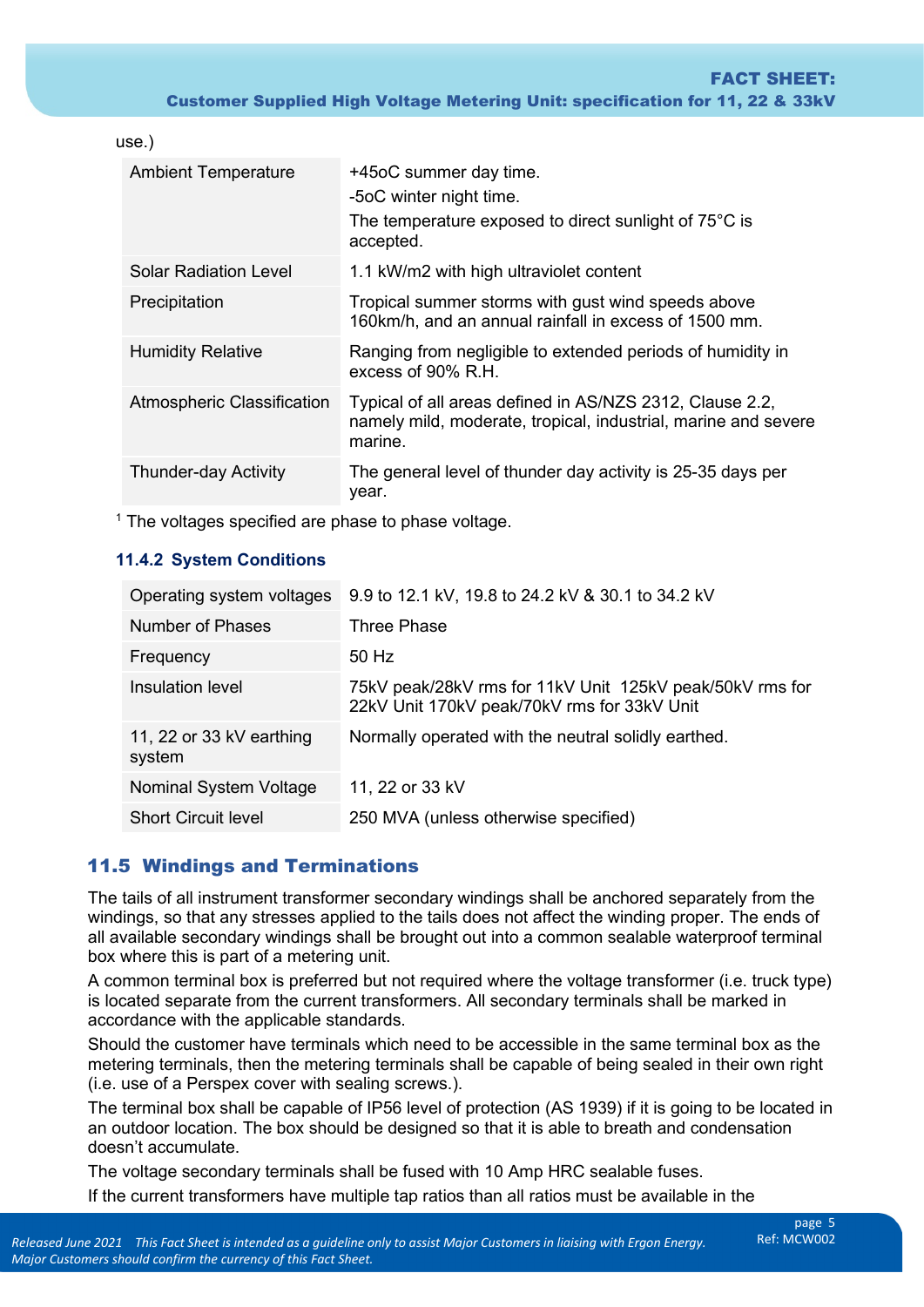marshalling box and accessible to change the CT tap ratio.

### 11.6 Insulation Level

 60044.2, Table 4 and for three phase units AS 1243 Clause 1.6. Each current transformer shall The voltage transformers shall be insulated to withstand the test voltages as specified in AS have an impulse withstand level as specified in AS60044.1 Table 3.

### 11.7 Oil Filled Metering Units (where applicable)

The metering unit shall be supplied complete with oil (where applicable), impregnated and ready for service. Oil shall comply with the provisions of AS1767, and certified to contain less than 1ppm of PCBs. Oil filled Metering Units shall be of the sealed tank construction type (like sealed transformers) in accordance with AS 2374, Part 1, Clause 8.2 but neither pressurised nor incorporating gases other than air. An oil level indicator shall show the correct level under normal operating conditions.

### 11.8 Air Insulated Metering Units (where applicable)

 The internal secondary wiring in the HV chamber for Current and Voltage transformers shall be segregated from the main circuit by earthed metallic partitions or separated by partitions made of insulating material in accordance with Clause 5.4 of AS 2086, except for short lengths being defined as no greater than 400mm. All secondary wiring shall be adequately restrained to maintain clearances when pressure is applied to secondary wires, so they do not encroach within the required HV clearances.

 If considered necessary by the manufacturer, the HV chamber shall have a heater to prevent condensation. Where supplied it shall be of the wire wound (non-inductive) type, sturdy and fitted inside the HV chamber such that it can be easily replaced without having to remove other components. The heater shall be separately fused and where possible supplied from a separate voltage source to the VT. If the heater is supplied from the Voltage Transformer, it is preferable that heating elements burden each phase equally and be protected by a circuit breaker on each phase. The manufacturer shall state what impact this will have on the VT's stated accuracy.

### 11.9 High Voltage Fuses

Where the metering unit has internal high voltage, fuses fitted to each voltage transformer primary winding, then a spare set of High Voltage fuses shall be supplied, and retained for use at the customer's site. High Voltage Fuses shall be of the Instrument Cartridge type and shall be accessible and removable via a high voltage fuse cover without the need to dismantle any internal part of the Metering Unit.

## 12. MANUFACTURER TO PROVIDE

### 12.1 Quality Assurance

 It is expected that the customer or customer's representative will purchase metering unit equipment from sources that demonstrate the ability to supply quality products, and have formal Quality Assurance (QA) accreditation to AS/NZS ISO 9001 or AS/NZS ISO 9002 or equivalent.

### 12.2 Testing Requirements

The Manufacturer is responsible for testing, and shall include all tests set out in the Standard Specification for the various portions of the plant. Test results for accuracy shall state the level of uncertainty that applies to the measurements, the reference conditions, and equipment used. Test results shall state the level of certification, and traceability for the testing to National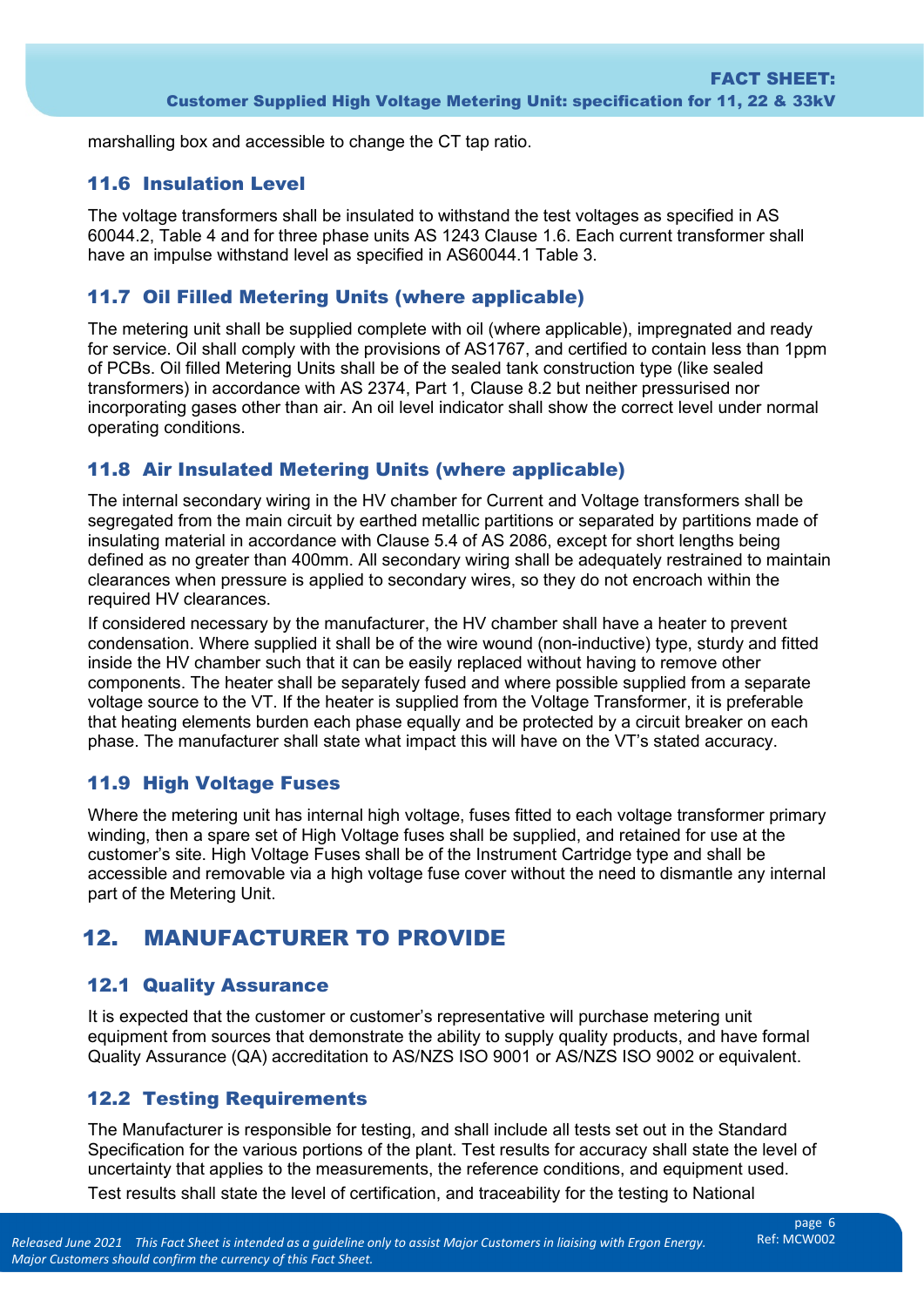Association of Testing Authorities (**NATA**) Lab or International Laboratory Accreditation Cooperation (**ILAC**). Tests results must be stated with a level of uncertainty <+/-0.1% to 95% Confidence interval.

#### **12.2.1 Additional Accuracy Test Requirements**

 current transformers then routine accuracy tests with the following additional test points will be Where certificates of type tests performed are supplied in accordance with clause 7.1 of AS 60044.2 and Clause 1.15 of AS 1243 for voltage transformers and clause 6.1 of AS 60044.1 for sufficient.

 10% and 50% primary current value at unity power factor for Class 0.5 CT's. In addition to the routine accuracy tests for current transformers, tests shall be performed at

If **No Type Test Certificates** are available, then Type Tests are to be included and conducted as part of the supply contract as specified in the applicable standards.

 Upon completion of all tests the manufacturer shall forward to the customer or their agent shall also be supplied prior to delivery. certified test sheets which are referenced to the manufacturer's serial numbers and showing the results of each such test. Wiring diagrams, construction diagrams and nameplate details

 If the results on any test certificates furnished by the Manufacturer are found to be incorrect, outside specification or are not traceable, the customer or their agent shall arrange for the defective plant to be replaced or retested.

 If additional windings or ratios are available on the instrument transformers as per the instrument nameplate than the test certificate submitted to Ergon Energy shall include test results for all windings and CT ratios (including inter-taps if applicable) tested as per AS 60044.1, AS 60044.2 and AS 1243.

 A copy of the test results shall be supplied to the Customers Metering Provider and to Ergon Energy.

#### 12.3 Chemical and Chemical Substances

Manufacturers (Tenderers) are required to provide a Material Safety Data Sheet (MSDS) for every chemical substance used in the electrical and thermal insulation, impregnation, and paint finish or for any other purpose in the completed product. All metering panels/switchgear provided must be vermin proof.

## 13. PRIMARY INJECTION TESTING

 The National Electricity Code requires accuracy tests to be performed on all Instrument Transformers every 10 years. The manufacturer shall provide details, and drawings on what steps and disassembly have to be performed to enable primary injection tests to be performed on the current and voltage transformers to determine ratio and phase errors. This shall include means of isolation, earthing, and connecting the test equipment to the primary conductors.

## 14. ERGON ENERGY CONTACT DETAILS:

Distribution MP - Ergon Energy Email: [DistributionMP@energyq.com.au](mailto:DistributionMP@energyq.com.au)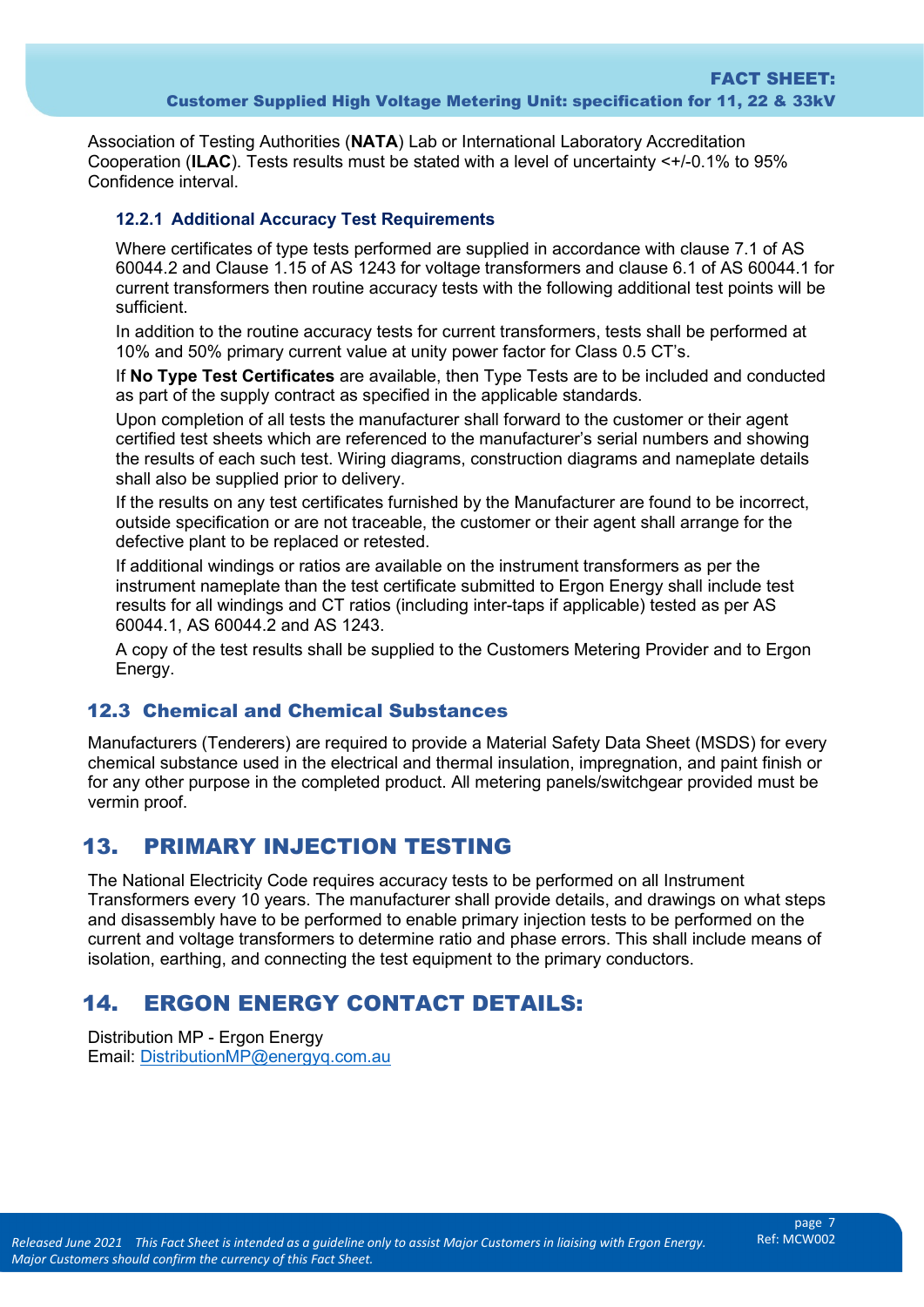# **APPENDICIES - THE GUARANTEED PARTICULARS FOR CUSTOMER SUPPLIED 11kV, 22kV or 33kV METERING UNITS.**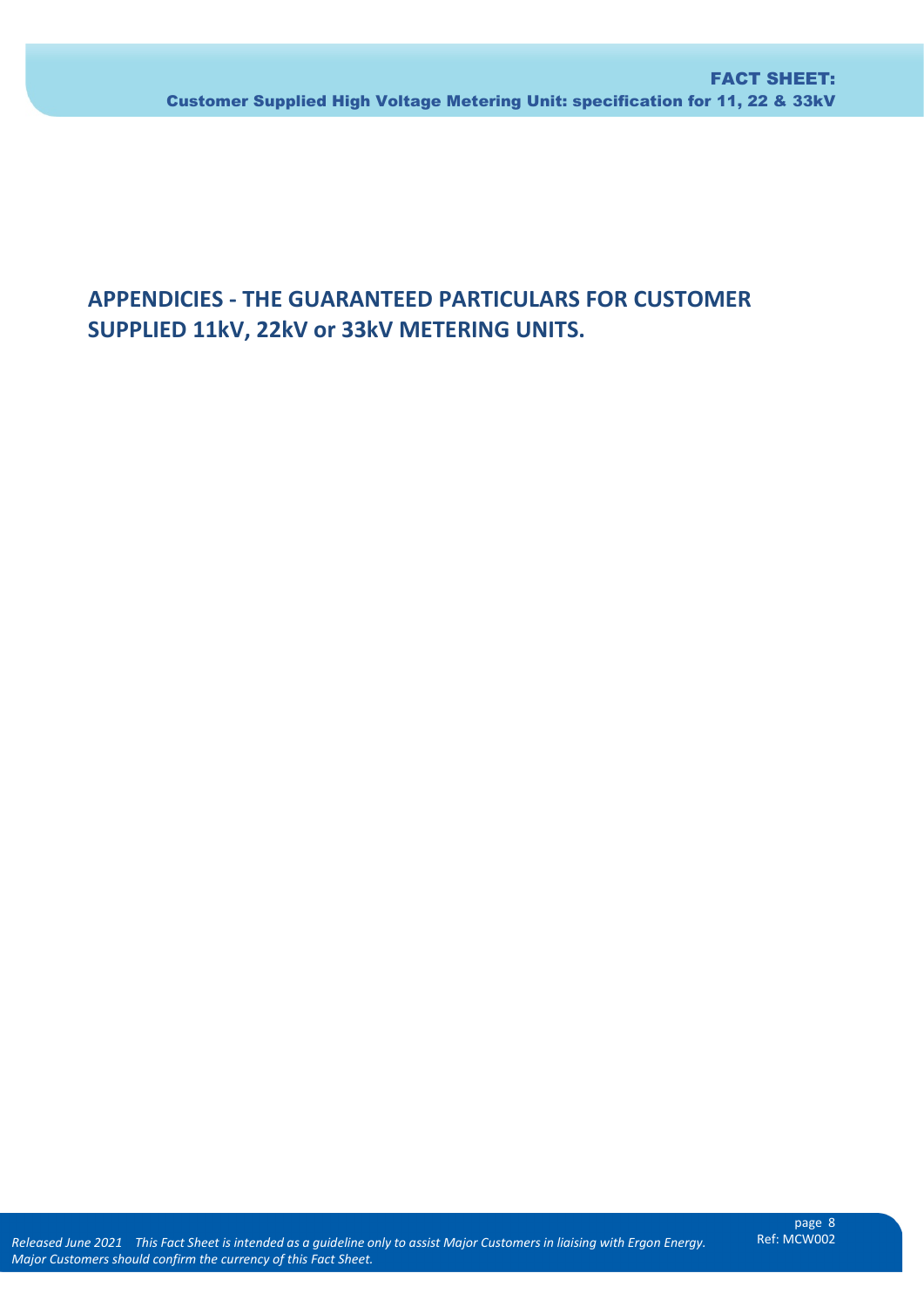| <b>SCHEDULE A - GUARANTEED PARTICULARS</b>                                                                                                                                         |                                    |  |  |  |
|------------------------------------------------------------------------------------------------------------------------------------------------------------------------------------|------------------------------------|--|--|--|
| <b>PARTICULARS</b>                                                                                                                                                                 | <b>GUARANTEED PERFORMANCE</b>      |  |  |  |
| <b>Quality Assurance Rating</b>                                                                                                                                                    |                                    |  |  |  |
| <b>Equipment Supplier</b>                                                                                                                                                          |                                    |  |  |  |
| <b>Equipment Type</b>                                                                                                                                                              | Air / Oil insulated                |  |  |  |
| Type Test certificates supplied                                                                                                                                                    | Yes / No                           |  |  |  |
| <b>Voltage Transformation Ratio</b>                                                                                                                                                | $/110 / \sqrt{3}$                  |  |  |  |
| Voltage Transformer output and class                                                                                                                                               | VA / phase Class                   |  |  |  |
| Three phase VT Performance Category                                                                                                                                                | Cat A / Cat B / N/A                |  |  |  |
| VT Rated Voltage Factor and duration                                                                                                                                               |                                    |  |  |  |
| VT tested will need to be within Class at zero<br>burden.                                                                                                                          | Yes / No                           |  |  |  |
| Current transformer Ratio, output and<br>class (specify for each tap if multi-ratio<br>CT will be supplied)                                                                        | Ratio: VA Class<br>Ratio: VA Class |  |  |  |
| Expected performance values:<br>test equipment measurement uncertainty<br>temperature voltage / phase coefficients<br>Which Testing authority has certified the test<br>equipment? | $+/-$ %<br>$+/-$ crad / min / 0C   |  |  |  |
| Impulse withstand level                                                                                                                                                            | kV                                 |  |  |  |
| Rated short time current and rated short time factor                                                                                                                               | kA                                 |  |  |  |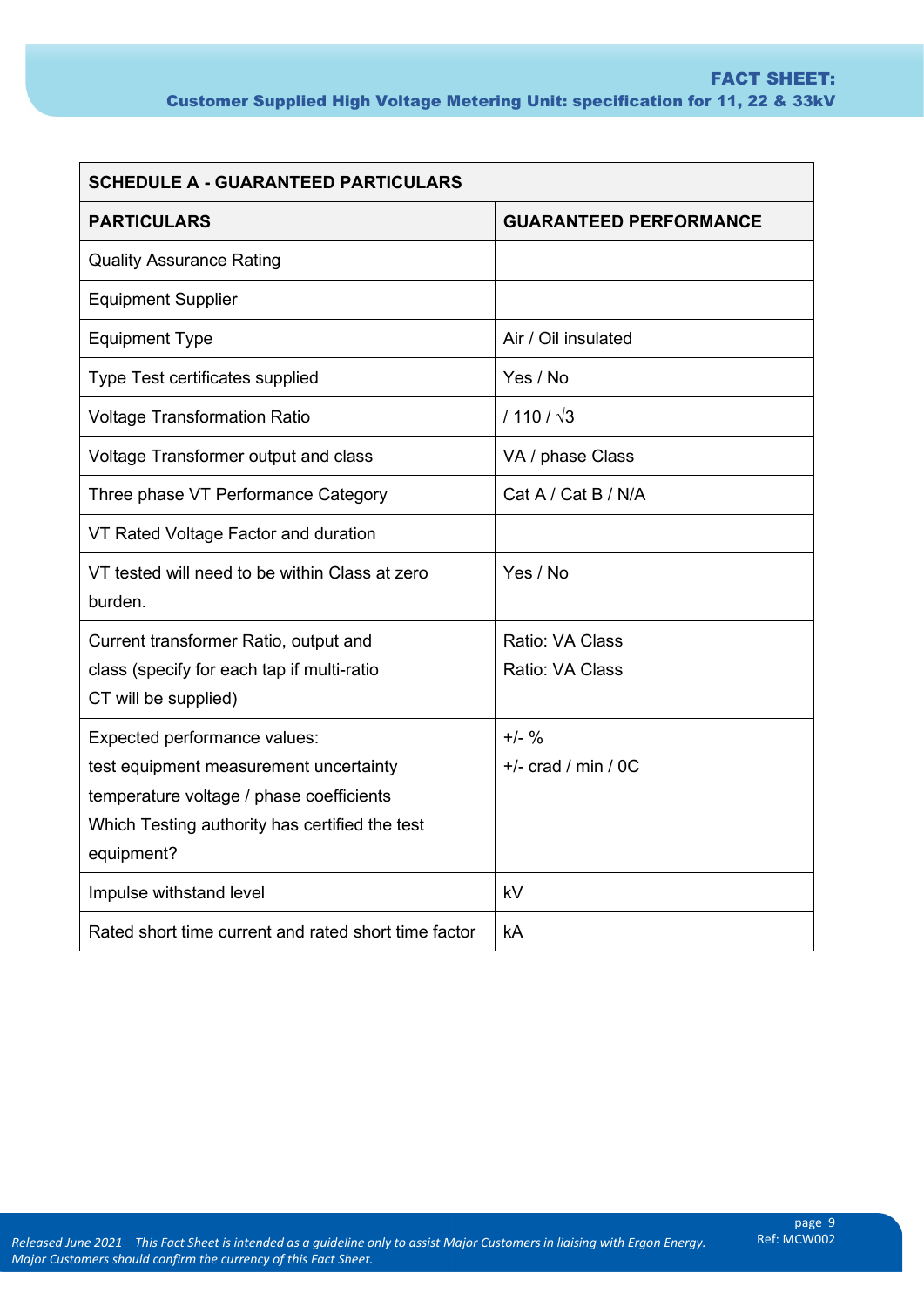#### Customer Supplied High Voltage Metering Unit: specification for 11, 22 & 33kV FACT SHEET:

| <b>SCHEDULE B - GENERAL PARTICULARS</b>                                                                                                                                                                                                                                        |                            |  |
|--------------------------------------------------------------------------------------------------------------------------------------------------------------------------------------------------------------------------------------------------------------------------------|----------------------------|--|
| <b>PARTICULARS</b>                                                                                                                                                                                                                                                             | <b>GENERAL PARTICULARS</b> |  |
| 1. Manufacturers name                                                                                                                                                                                                                                                          |                            |  |
| 2. Metering Unit type /model reference                                                                                                                                                                                                                                         |                            |  |
| 3. Plant Serial Numbers                                                                                                                                                                                                                                                        |                            |  |
| 4. Rated Operating Voltage                                                                                                                                                                                                                                                     |                            |  |
| 5. Country of manufacture                                                                                                                                                                                                                                                      |                            |  |
| 6. With which Standard Specifications does plant<br>comply, and Accuracy tests performed? (Clause 12 -<br>MANUFACTURER TO PROVIDE TEST RESULTS).                                                                                                                               |                            |  |
| 7. Has the Metering Unit been Type tested? (Clause 12<br>- MANUFACTURER TO PROVIDE TEST RESULTS).                                                                                                                                                                              |                            |  |
| 8. Copies of Type test certificates attached?                                                                                                                                                                                                                                  |                            |  |
| 9. Copies of construction / assembly attached? (Clause<br>10 - PRIMARY INJECTION TESTING).                                                                                                                                                                                     |                            |  |
| 10. Are MSDS supplied as required? (Clause 12.3<br><b>Chemical and Chemical Substances).</b>                                                                                                                                                                                   |                            |  |
| 11. Does the unit include internal high voltage fuses? If<br>so, what is the proposed Type and rating. (Clause 11.9)<br><b>High Voltage Fuses).</b>                                                                                                                            |                            |  |
| 12. Has a spare set of high voltage fuses been included<br>with the unit? (If used) (Clause 11.9 High Voltage<br>Fuses).                                                                                                                                                       |                            |  |
| 13. Please state the Authority which will perform the<br>accuracy tests, level of Quality Assurance, provide<br>documentation of testing competency and traceability<br>to NATA (or ILAC). (Clause 12.1 & 12.2 Manufacturer<br>to provide – Test Results & Quality Assurance). |                            |  |
| 14. Will all test points be included in the test certificate<br>as required in Clause 12.2?                                                                                                                                                                                    |                            |  |
| 15. Test certificates shall state the level of uncertainty<br>that apply to the voltage and phase error test results. Is<br>this available? (Clause $12.2$ Manufacturer to provide $-$<br><b>Test Results).</b>                                                                |                            |  |
| 16. State the voltage and phase error temp coefficients.<br>As per AS60044 & AS1243.                                                                                                                                                                                           |                            |  |